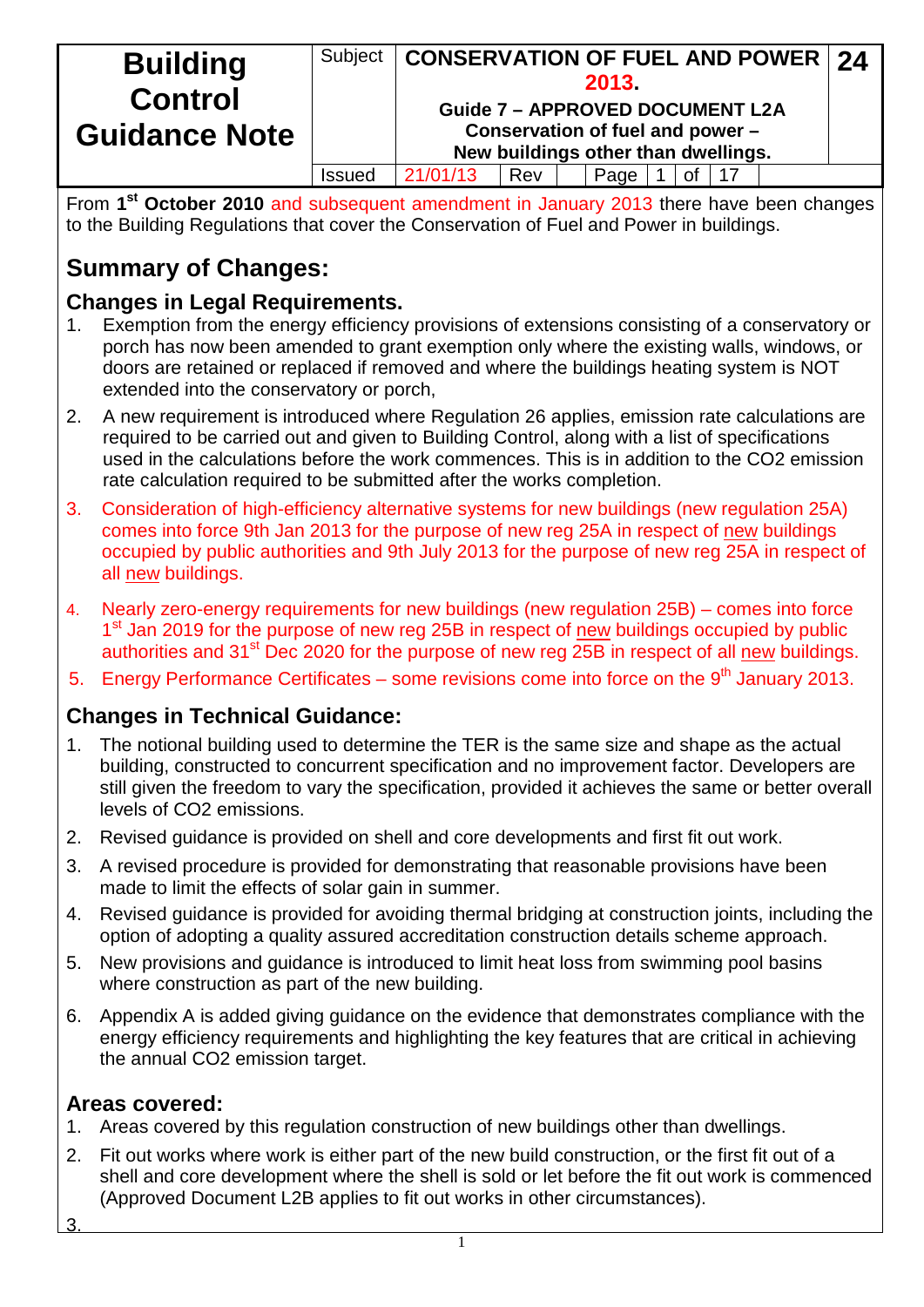|    | <b>Building</b><br><b>Control</b>                                                                                                                                                                                                                      | Subject       | <b>CONSERVATION OF FUEL AND POWER</b>                                                                             |  |  | 2013. |  |  |  |  | 24 |
|----|--------------------------------------------------------------------------------------------------------------------------------------------------------------------------------------------------------------------------------------------------------|---------------|-------------------------------------------------------------------------------------------------------------------|--|--|-------|--|--|--|--|----|
|    | <b>Guidance Note</b>                                                                                                                                                                                                                                   |               | <b>Guide 7 - APPROVED DOCUMENT L2A</b><br>Conservation of fuel and power -<br>New buildings other than dwellings. |  |  |       |  |  |  |  |    |
|    |                                                                                                                                                                                                                                                        | <b>Issued</b> | 21/01/13<br>Rev<br>Page I<br>Ωt                                                                                   |  |  |       |  |  |  |  |    |
|    | 4. The construction of extensions to existing buildings that are not dwellings where the<br>total useful floor area of the extension exceeds 100m2 and greater than 25% of the total<br>useful floor area of the existing building (refer to quide 6). |               |                                                                                                                   |  |  |       |  |  |  |  |    |
| 5. | If the proposal also contains dwellings – reference should be made to ADL1A for the dwelling<br>works and ADL2A applying to the parts that are not dwelling, e.g. heated common areas and<br>in mixed use developments the commercial or retail space. |               |                                                                                                                   |  |  |       |  |  |  |  |    |
| 6. | For buildings containing both living accommodation and space used for commercial purposes<br>(e.g. workshop or office), the whole building is treated as a dwelling as long as the<br>commercial part could revert to domestic use.                    |               |                                                                                                                   |  |  |       |  |  |  |  |    |

Examples of which could be where there is direct access between the industrial or commercial space and the accommodation; and both are contained within the same thermal envelope; and the living accommodation occupies a substantial proportion of the total area of the building (e.g. a small mangers flat in large non domestic development would not mean the whole building could be considered as a dwelling, similarly a room used as a office or utility space would not mean the building should not be treated as a dwelling).

#### **The requirements of Building Regulation Part L Conservation of Fuel and Power:**

#### Schedule 1 - Part L Conservation of fuel and power

L1. Reasonable provision shall be made for the conservation of fuel and power in buildings by:

(a) limiting heat gains and losses—

(i) through thermal elements and other parts of the building fabric; and

(ii) from pipes, ducts and vessels used for space heating, space cooling and hot water services;

(b) providing fixed building services which-

(i) are energy efficient;

(ii) have effective controls; and

(iii) are commissioned by testing and adjusting as necessary to ensure they use no more fuel and power than is reasonable in the circumstances; and

(c) providing to the owner sufficient information about the building, the fixed building services and their maintenance requirements so that the building can be operated in such a manner as to use no more fuel and power than is reasonable in the circumstances.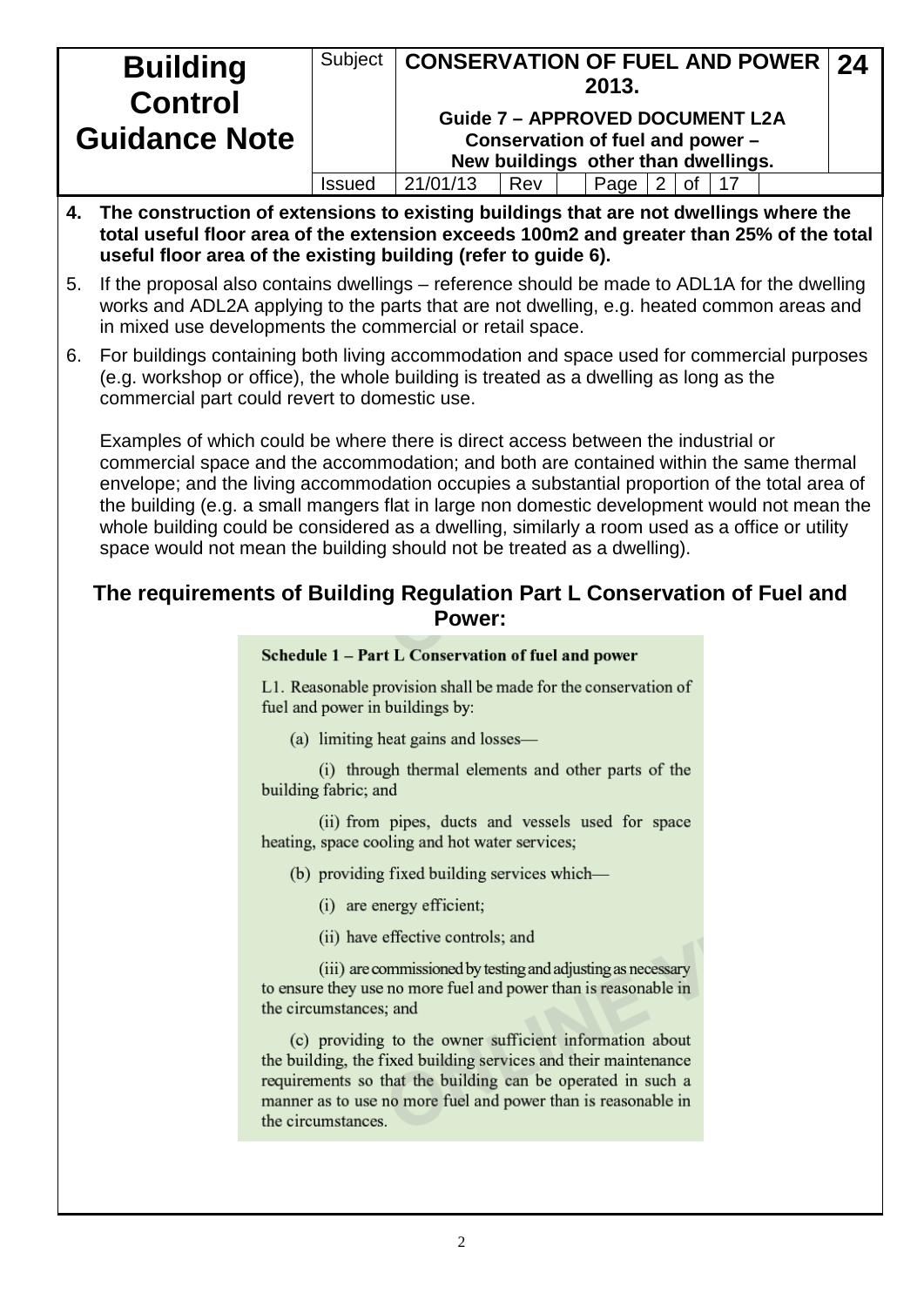#### **Building Control Guidance Note** Subject **CONSERVATION OF FUEL AND POWER 2013. Guide 7 – APPROVED DOCUMENT L2A Conservation of fuel and power – New buildings other than dwellings. 24**  $Is sued \ |21/01/13 \ | Rev \ | \ | Page \ |3 \ |of \ |17$

# **DEMONSTRATING COMPLIANCE WITH THE REGULATIONS.**

Five criteria are set that must be complied with;

- **Criterion 1 –** Achieving the BER.
- **Criterion 2 –** Limits on design flexibility.
- **Criterion 3** Limiting the Effects of Solar Gains in Summer.
- **Criterion 4 –** Building Performance Consistent with BER calculated under criterion 1.
- **Criterion 5 –** Providing information for energy efficient operation of the dwelling.

# **Criterion 1 – Achieving the BER.**

On submission of your Building Regulation application you will be required to provide details of the buildings predicted rate of  $CO^2$  emission (SBEM – Simplified Building Energy Model) **['Building Emission Rate' (BER)]** as compared to the **Target Emission Rate (TER)**. The proposal **BER** should not exceed the calculated **TER.**

*You are also required to provide a list of specifications of the building envelope and the fixed building services sed in calculating the BER to assist building control to check for the proposals compliance.* The report will highlight any specification items that are better than the expected values and allows building control to be aware of the key features as their installation will be critical to achieving TER.

# **Target CO<sup>2</sup> Emission Rate (TER).**

**TER** is the minimum energy performance requirement for the new building(s). It is the mass of  $CO<sup>2</sup>$  in kg per m<sup>2</sup> from a notional building of the same size and shape as the actual building but with specified properties. These specified properties are set out in the 2010 NCM Modelling Guide. *Note - the TER is no longer based on the 2002 notional building with an improvement factors. The use of the specification in the modelling guide gives flexibility and achieves a 25% overall CO2 reduction.*

## **'Building Emission Rate' (BER).**

The buildings calculated predicted rate of CO2 emission **'Building Emission Rate' (BER)** should not be greater than the **'Target Emission Rate (TER)**. This calculation will provide both the designer and builder with the key design features that are critical to achieving compliance and must be undertaken using only government approved calculation methods.

You are strongly advised to ensure that early in the design process that you check the schemes  $CO<sup>2</sup>$  emissions to avoid finding it fails to meet Target Emissions resulting in a costly re-design. Remember you are trying to achieve a minimum 25% reduction in carbon emissions from similar buildings built under the previous regulations.

After work has been completed you must notify building control of the buildings TER and BER and whether the building has been constructed in accordance with the list of specifications submitted before the work started, If not, a list of variation specifications must be given to building control. Building control are authorised to accept, as evidence of compliance, a certificate to this effect signed off by a suitably accredited energy assessor.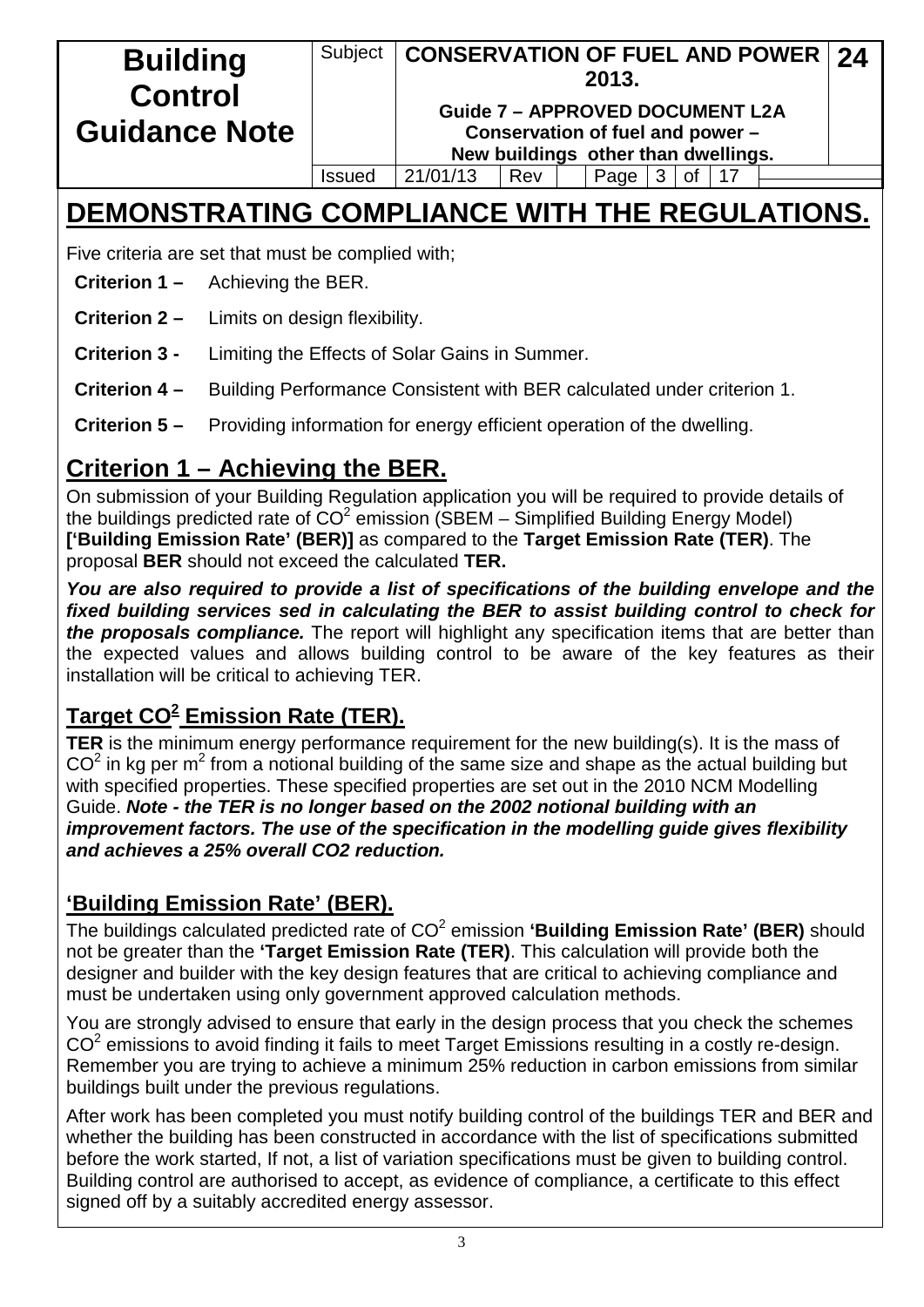| <b>Building</b><br><b>Control</b><br><b>Guidance Note</b> | Subject       | CONSERVATION OF FUEL AND POWER   24<br><b>Guide 7 - APPROVED DOCUMENT L2A</b> |     | 2013. |                       |  |  |
|-----------------------------------------------------------|---------------|-------------------------------------------------------------------------------|-----|-------|-----------------------|--|--|
|                                                           | <b>Issued</b> | 21/01/13                                                                      | Rev | Page  | $4 \mid$ of $\mid$ 17 |  |  |

#### **Achieving the TER.**

Certain management features will give improved energy efficiency and where provided they can allow the BER to be reduced – see table below:

#### **Enhanced management and control features.**

| Feature.                                                                  | <b>Adjustment Factor.</b> |
|---------------------------------------------------------------------------|---------------------------|
| Automatic monitoring and targeting with alarms for out of range values.   | 0.050                     |
| Power factor correction to achieve a whole building power factor $> 0.90$ | 0.010                     |
| Power factor correction to achieve a whole building power factor > 0.90   | 0.025                     |

Provide the building satisfies the limits on design flexibility as set out in Criterion 2, the compliance process allows complete designer flexibility to achieve the TER utilising fabric and system measures and integration of low or zero carbon technologies.

# **Modular Buildings.**

Temporary buildings with a planned time of use of 2 years or less, industrial sites, workshops and non-residential agricultural buildings with low energy demands (refer to exemption note to the end of the document). *However for the purpose of energy efficiency requirements, a temporary building with a planned time of use of 2 years or less does NOT include portable or modular buildings which have a planned service life greater than 2 years, whether on one or more sites.*

### **Modular Buildings with a planned time of use of more than 2 years.**

The placing of an existing modular building is treated as if they was a new modular building – however it is not always appropriate to expect them to meet the new build standards, especially as the embodied energy in the existing module is retained, a benefit that compensates for the small differences in operating energy demand.

## **At a given location.**

Compliance should be demonstrated by showing satisfactory performance has been achieved as against each of the 5 compliance criteria – however if more than 70% of the buildings external envelope is constructed of sub-assemblies manufactured prior to 1<sup>st</sup> October 2010, the TER can be adjusted in accordance with Table 3 below.

However if the units are to be refurbished as part of the process follow ADL2B guidance.

### **At more than one location.**

Portable buildings with an intended planned time of use in a given location of less than 2 years are often 'distress purchases' (e.g. following a fire ), and the building must be up and operational quickly. In such cases different arrangements showing compliance applies:

a. In the case of a modular building or portable building intended to be sited in a given location for less than 2 years, a TER / BER calculation should be provided when the module is first built and can be based on standard generic configuration. This will indicate regulation compliance when ever the building is relocated to new site provided its intended site use is less than 2 years.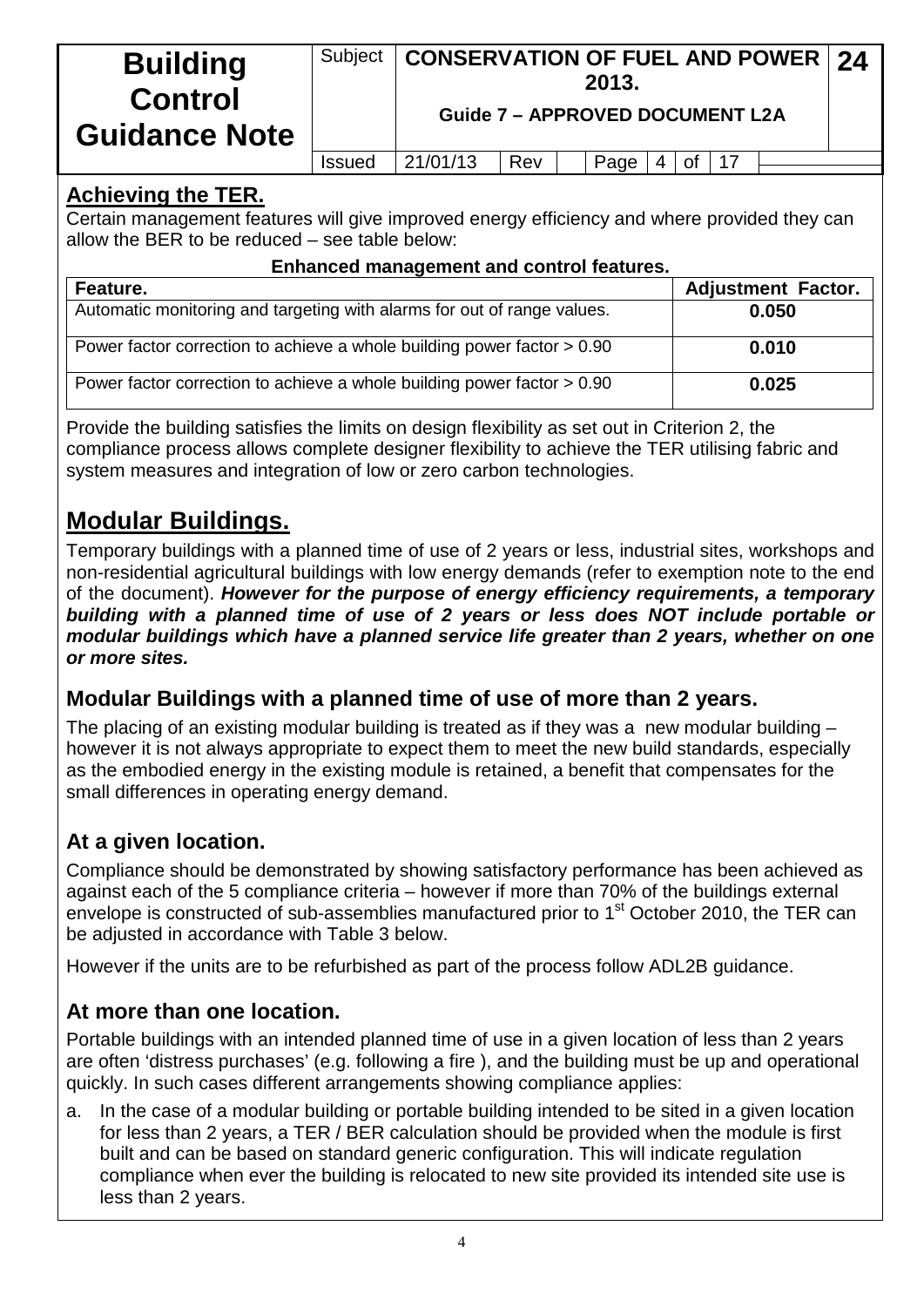| <b>Building Control</b> |               | Subject   CONSERVATION OF FUEL AND POWER   24 |     |                           |  |  |  |
|-------------------------|---------------|-----------------------------------------------|-----|---------------------------|--|--|--|
| <b>Guidance Note</b>    |               | <b>Guide 7 - APPROVED DOCUMENT L2A</b>        |     |                           |  |  |  |
|                         | <b>Issued</b> | 21/01/13                                      | Rev | $\mid$ Page   5   of   17 |  |  |  |
|                         |               |                                               |     |                           |  |  |  |

b. In addition to the calculations details , the supplier should provided written confirmation that ;

i) The modules as provided meet or exceed the elemental energy standards of the generic model on which the calculation was based; and ii) the activities assumed in the generic model are representative of the intended use.

The regulations recognise in situations where the planned use of time in a given location is less then 2 years, the only practical heating technology is electric resistance heating – in this case reasonable provisions are to provide energy efficiency measures that are 15% better than if using conventional fossil fuel heating. E.g. assuming that the heating in the generic configuration used for the TER/BER is provided by a gas boiler with an efficiency of 77%. Post initial construction, any work on the module should meet the standards set in ADL2B.

*If a TER/BER calculation is not available as the module was constructed prior to the 1st October 2010 a reasonable provision would be to demonstrate that the BER is not greater than the 2010 TER adjusted by the relevant factor from table 3.*

| Table 3 TER multiplying factor for modular and portable buildings. |                                |
|--------------------------------------------------------------------|--------------------------------|
| Date of manufacture of 70% of modules making up the                | <b>TER multiplying factor.</b> |
| external envelope.                                                 |                                |
| After 1 Oct 2010                                                   | 1.0                            |
| 6 April 2006 - 1 Oct 2010                                          | 1.33                           |
| 6 April 2006 - 1 Oct 2010                                          | 1.75                           |
| 1 April 2002 - 5 April 2006<br>$- - - -$                           | 1.75 [2.35 <sup>(1)</sup> ]    |

**NOTES**

1. **For buildings with planned use time in a given location of less than 2 years, the figures in brackets is applicable.**

# **Shell and Core Developments.**

Where a building is offered to the market for sale or to let for specific fit out work by the incoming occupier, the developer has to indicate via the design TER /BER submission how the building shell as offered could meet the energy efficiency requirements.

Buildings where certain systems are not installed at the time it is offered to the market, certain assumptions on services efficiencies will have to be assumed to obtain the BER. The required specification provided to Building Control with the SBEM calculation has to identify the services not provided in the base build, and the efficiency values assumed for each such system. At practical completion of the base building, the as built TER / BER calculation should be based only on the building and systems as constructed; the fit out areas should be assumed to be conditioned to temperatures appropriate to their designated use, but no associated energy demand included.

The design stage calculation will also give a predicted EPC rating to inform prospective occupiers.

When a incoming occupier does the first fit out on all or part of the building through the provision or extension of any of the fixed services for heating, hot water, air conditioning or mechanical ventilation, then the TER / BER submission has to be given to Building Control after completion to prove compliance for the part of the building covered by the fit out work.

This submission is to be based on the building shell as constructed and the fixed building services as actually installed.

If the fit out does not include any fixed building services, then reasonable provision would be to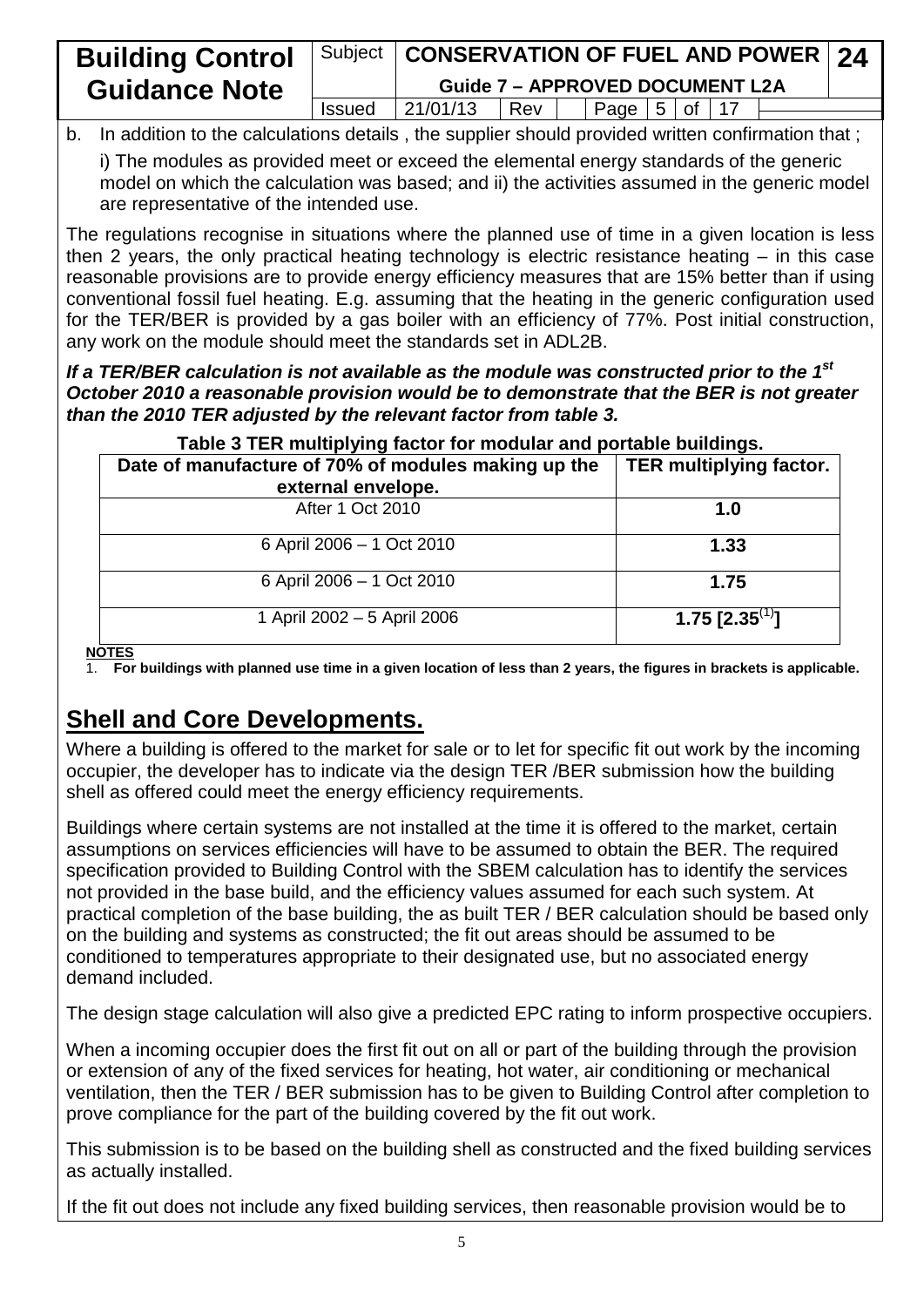| <b>Building</b><br><b>Control</b> | <b>CONSERVATION OF FUEL AND POWER 24</b><br>Subject<br>2013. |                                        |     |  |                                           |  |  |  |  |  |
|-----------------------------------|--------------------------------------------------------------|----------------------------------------|-----|--|-------------------------------------------|--|--|--|--|--|
|                                   |                                                              | <b>Guide 7 - APPROVED DOCUMENT L2A</b> |     |  |                                           |  |  |  |  |  |
| <b>Guidance Note</b>              | <b>Issued</b>                                                | 21/01/13                               | Rev |  | $\sqrt{q}$ Page $\sqrt{6}$ of $\sqrt{17}$ |  |  |  |  |  |

demonstrate that the installed lighting systems are as efficient as those assumed in the shell developers initial submission.

*The Shell fit out will also require the provision of a new Energy Performance Certificate.*

#### **Industrial sites, workshops and non-residential agricultural buildings with low energy demands**.

Special consideration may apply e.g. where a CO2 target is established though other regulatory frameworks such as the carbon reduction commitment or where it is impractical for the generic National Calculation Methodology to adequately account for the particular industrial processes or agricultural use without leading to the possibility of negative impacts on cost-effectiveness and / or increased technical risk. In such cases reasonable provision would be to provide fixed building services in accordance with ADI 2B.

# **Criterion 2 – Limits on design flexibility.**

You are required to ensure that the performance of the building elements and services comply with minimum design limits. This places design flexibility limits to restrict excessive or inappropriate trade-off e.g. buildings with poor insulation standards offset by renewable energy systems with uncertain service lives.

*Note - in order to satisfy the TER, the building specification will need to be considerably better than the stated values in many aspects of the design.*

### **Fabric Standards.**

*Table 4 sets out the worst acceptable standards for fabric properties, with the U-values calculated in accordance with BR443.*

The u-value for roof windows and roof lights are based on having assessed the roof light in a vertical plane. If a particular unit has been assessed in a other plane the u-value standards should be adjusted using BR 443

| 1.441                                                                                                     |                         |
|-----------------------------------------------------------------------------------------------------------|-------------------------|
| Roof                                                                                                      | $0.25 W/m^2k$           |
| Wall                                                                                                      | 0.35 W/m <sup>2</sup> k |
| <b>Floor</b>                                                                                              | $0.25 W/m^2k$           |
| Windows, roof lights, roof windows $(3)$ , walling and pedestrian doors <sup>(1)</sup> , $(2)$<br>curtain | 2.2 W/m <sup>2</sup> k  |
| Vehicle access and similar large doors                                                                    | 1.5 W/m <sup>2</sup> k  |
| High usage Vehicle access and similar large doors                                                         | 3.5 W/m <sup>2</sup> k  |
| Roof ventilators (inc smoke vents).                                                                       | 3.5 W/m <sup>2</sup> k  |
| <b>Air Permeability</b>                                                                                   | 10m3/(h.m2) at 50PA.    |

#### **Table 4 – Limiting fabric parameters.**

**NOTES**

**(1) Excluding display windows and similar glazing, there is no limit on design flexibility for these exclusions but their impact on CO2 emissions must be taken into account in calculations.**

**(2) In buildings with a high internal heat gains, a less demanding area weighted average U-value for the glazing may be appropriate way of reducing overall CO2 emissions and hence the BER. If this case can be made, then the average u-value for windows can be relaxed from the values given above. However, values should be no worse than 2.7 W/m<sup>2</sup> k.**

**(3) The relevant rooflight 'U' value for checking against these limits is based on the developed area of the the rooflight, not the area of the roof aperture.**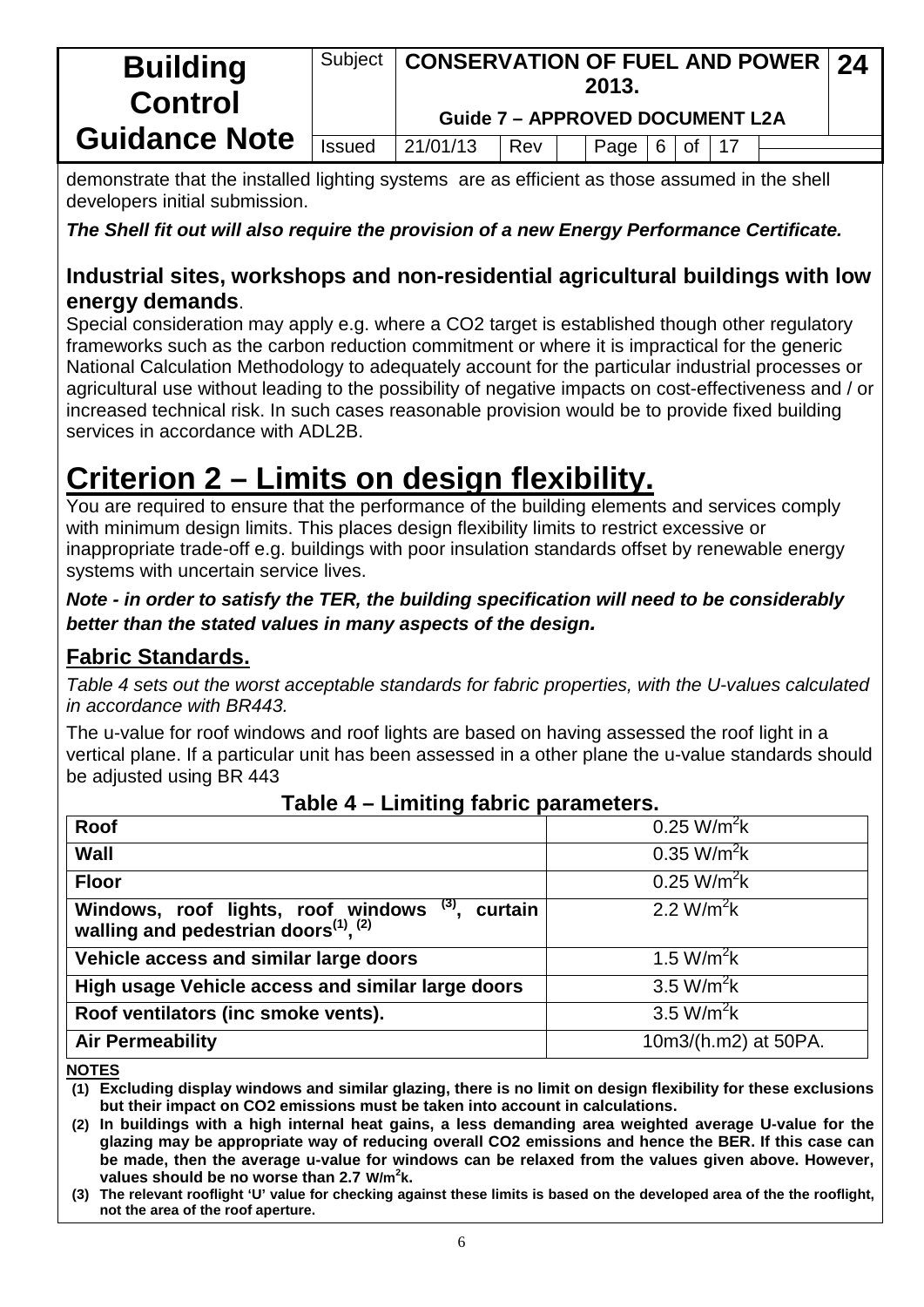| <b>Control</b>                                                         | CONSERVATION OF FUEL AND POWER $\sqrt{24}$<br><b>Guide 7 - APPROVED DOCUMENT L2A</b> |  |  |  |  |     |  |  |  |  |
|------------------------------------------------------------------------|--------------------------------------------------------------------------------------|--|--|--|--|-----|--|--|--|--|
| 21/01/13<br>Rev<br>Page<br><b>Issued</b><br>οf<br><b>Guidance Note</b> |                                                                                      |  |  |  |  | -17 |  |  |  |  |

# **Design limits for building services.**

**(Heating, Hot water services, Mechanical Ventilation, and Air Conditioning systems, Fixed internal and external lighting and Renewable Energy Systems).**

Where *'fixed building services'* are to be provided (including replacement) or extended – you must ensure that they meet enhanced minimum standards of energy efficiency.

*'Fixed Building Services'* means: any part of, or any controls associated with:

- (a) Fixed internal or external lighting systems, but not emergency escape lighting or specialist process lighting: or
- (b) Fixed systems for heating, hot water service, air conditioning and Air Handling Mechanical cooling or ventilation).
- (c) Any combination of systems of the kinds referred to in paragraph (a or (b).

## **Controls.**

Systems to have appropriate controls to enable reasonable standards of energy efficiency in use.

In normal circumstance the following would be appropriate:

- a. The system should be sub divided into separate control zones to correspond to each area of the building that has a significantly different solar exposure, or pattern or type of use; and
- b. Each separate control zone should be capable of independent timing and temperature control and, where appropriate, ventilation and air recirculation rate; and
- c. The provision of the service should respond to the space requirements it serves, if both heating and cooling are provided, they should be controlled so as not to operate simultaneously; and
- d. Central plant should operate only as and when the zone systems require it. The default condition should be off.

*In addition to these each fixed building service must have efficiencies as indicated in the Non-Domestic Building Services Compliance Guide. Evidence must be provided that the efficiency claimed is achievable in the form of certified test data*.

#### **Energy Meters.**

Energy metering systems should be installed to enable at least 90% of the estimated annual energy consumption of each fuel to the various end-use categories (heating, lighting etc.)

Reasonable provision in existing buildings is to install energy metering systems in the building services provided as part of the building works in accordance with recommendations in CIBSE TM39.

In addition to this:

- (a) Meters should be provided to enable performance of any renewable energy system provided as part of the works to be separately monitored: and
- (b) in buildings with a total useful floor area of more than 1000m2, the metering system should enable automatic meter reading and data collection.
- **(c)** The metering provisions should be designed so as to facilitate the benchmarking of energy performance as set out in TM46 – Energy Benchmarks (CIBSE)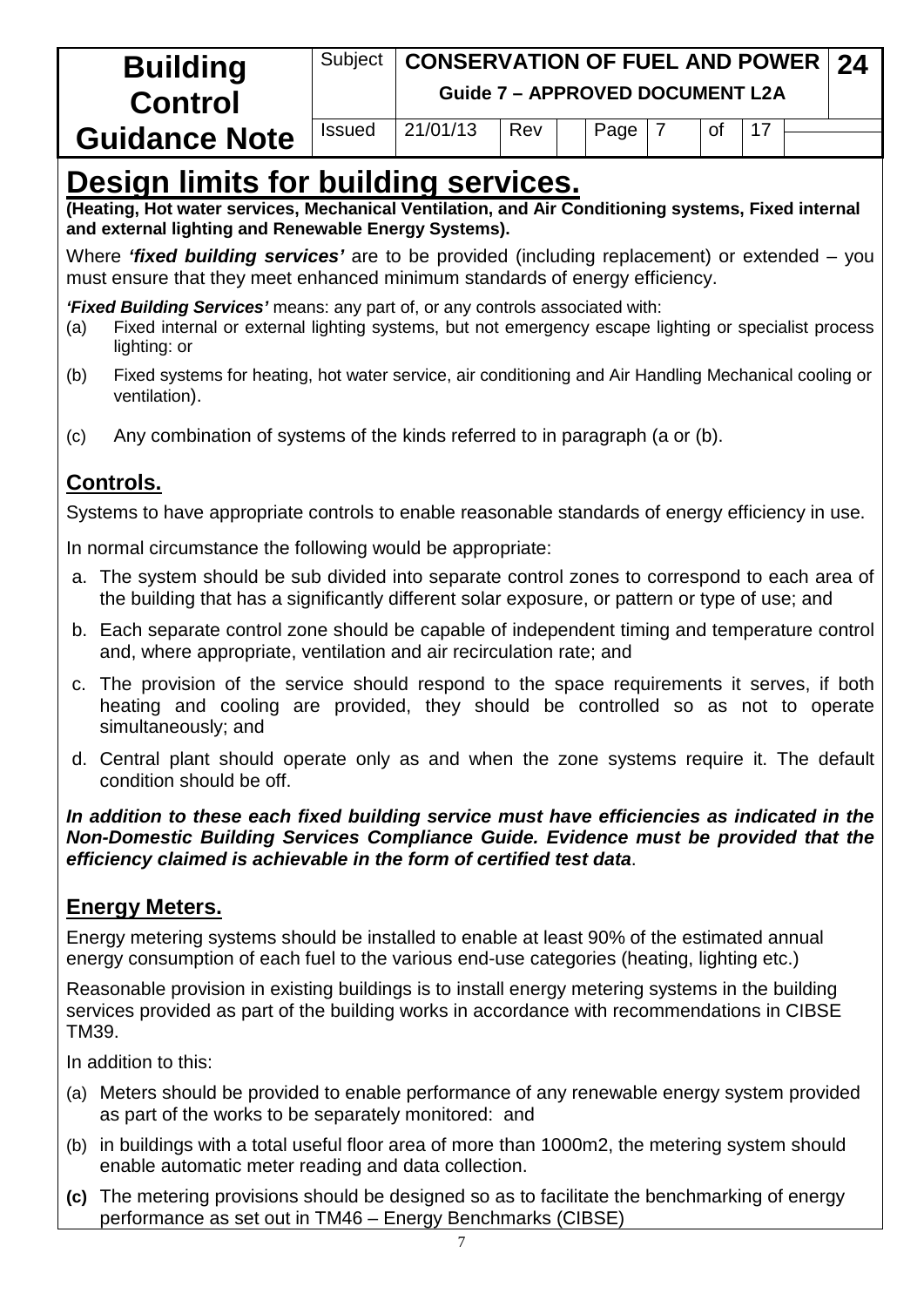| <b>Building</b><br><b>Control</b><br><b>Guidance Note.</b> |               | Subject   CONSERVATION OF FUEL AND POWER   24 |     | 2013.<br><b>Guide 7 - APPROVED DOCUMENT L2A</b> |    |  |  |
|------------------------------------------------------------|---------------|-----------------------------------------------|-----|-------------------------------------------------|----|--|--|
|                                                            | <b>Issued</b> | 21/01/13                                      | Rev | Page $ 8$                                       | 0f |  |  |

#### **Centralised switching of appliances.**

Consideration should be given to the provision of centralised switches to allow the facilities manager to switch off appliances when not needed – preferably these should be automated to maximise energy savings.

# **Criterion 3 – Limiting the Effects of Solar Gains in Summer.**

Provisions must be taken to limit internal temperature rise due to solar gain, by countering excessive internal temperature rise in summer this will reduce or eliminate the need for air conditioning / mechanical cooling which uses energy resources.

Consider window size and orientation, solar protection through shading and other solar control measures, ventilation (day and night) and high thermal capacity. If balanced mechanical system is used, consider providing a summer bypass function during warm weather (for allowing the dwelling to operate via natural ventilation) so that the ventilation is more effective in reducing overheating.

The regulations give some guidance to limit solar gains and reference should also be made to CIBSE TM37 and for schools BB101.

# **Criterion 4 – Building Performance Consistent with BER.**

#### **Quality of construction and commissioning.**

Dwellings should be constructed and equipped so that there performance is consistent with the predicted BER and the design specification assumptions. The specification information provided at design stages will assist Building Control in checking the key features of the design are included during the construction process.

**A final 'BER' SBEM calculation must be carried out** reflecting any adjustment in performance between design and construction and to demonstrate that the building as constructed meets the TER.

The final calculation produced must be based on the building as constructed; incorporating:

- a. Any changes made to the performance specifications and construction carried out during the build process.
- b. The measured air permeability, ductwork leakage and fan performances as commissioned and determined from the air test carried out on completion.

**The 'As Built' 'BER' CO<sup>2</sup> Emission Rate Calculation –** must be prepared by a suitably qualified person and provided to Building Control **NMT 7 days** after the final Air Test was carried out or where no air testing is required 7 days before the final completion inspection is carried out.

The notice is to be in the form of a Certificate together with a supporting list of any specifications changes made during construction – this will check the design assumed is actually built accompanying list of specifications.

*Note: if your 'suitably qualified person' is registered by FAERO Ltd or BRE Certification Ltd, they are only required to provide a certificate and list of specifications.*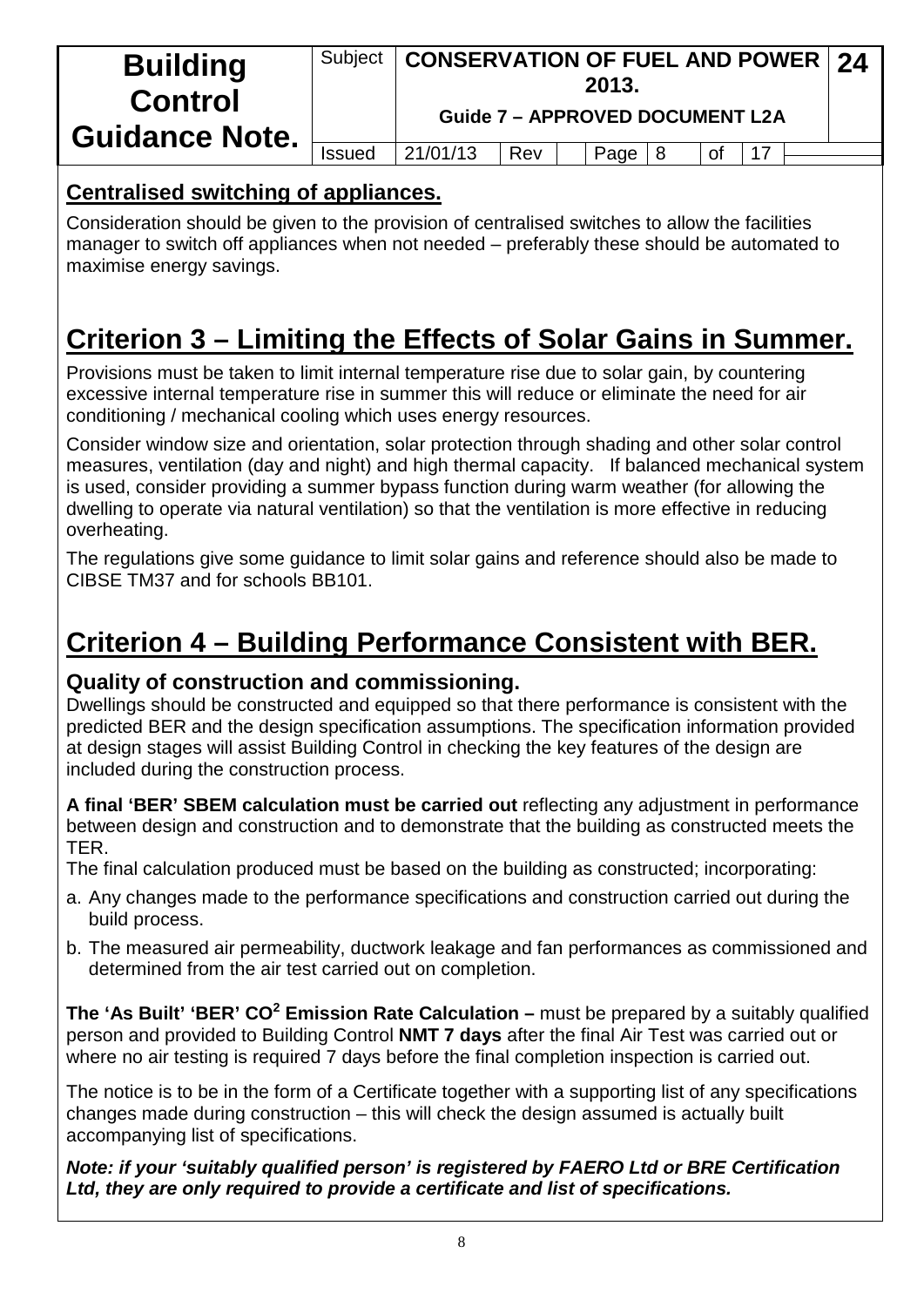| <b>Building</b><br><b>Control</b> | Subject       | <b>CONSERVATION OF FUEL AND POWER 24</b> |     | 2013. |    |           |    |  |
|-----------------------------------|---------------|------------------------------------------|-----|-------|----|-----------|----|--|
|                                   |               | <b>Guide 7 - APPROVED DOCUMENT L2A</b>   |     |       |    |           |    |  |
| <b>Guidance Note</b>              | <b>Issued</b> | 21/01/13                                 | Rev | Page  | -9 | <b>of</b> | 17 |  |

## **Building fabric.**

The building fabric should be constructed to a reasonable quality so that the insulation is reasonably continuous over the whole building and that the air permeability is within reasonable **limits** 

### **Continuity of Insulation.**

The building fabric should be constructed so that there are no reasonably avoidable thermal bridges in the insulation layers caused by gaps within the various elements, at joints between elements and the edges of elements such as around window and door openings.

Reductions in thermal performance can occur where the air barrier and the insulation layer are not contiguous and the cavity between them is subject to air movement. To avoid this problem, either the insulation layer should be contiguous with the air barrier at all points in the building envelope, or space between them should be filled with solid material such as a masonry wall.

#### **Reasonable provisions would be to:**

- a. Adopt quality assured accredited construction details where utilised the calculated linear thermal transmittance can then be used directly in the BER calculation.
- b. To demonstrate that the specified details deliver an equivalent level of performance using Information Paper IP01/06 – Assessing the effects of thermal bridging at junctions and around openings in the elements of building (BRE 2006).

To confirm that continuity of insulation have been met on site – you are required to have a suitably qualified person (agreed with Building Control on the works commencement) to monitor the works and complete a **'***DECLARATION OF CONTINUITY OF INSULATION'.*

For new buildings other than dwellings, such schemes provide independent third party checking of the calculation of linear transmittance and buildability of construction details.

Where accredited details are not used then adjustments are made in the BER calculations to account for the likely poor performing construction detailing.

### **Air permeability and pressure testing.**

Prior to occupation, a building 'Pressure Test' must be carried out in accordance with Measuring Air Permeability of Building Envelopes – ATTMA 2010 by a Secretary of State approved person or body.

Copies of the Pressure Air Test must be provided to Building Control, not later than 7 days after the final test is carried out. Alternatively Building Control can accept a 'Certificate of Compliance' from a person who is registered by the British Institute of Non-destructive Testing or the Air Tightness and Testing and Measurement Association in respect of pressure testing for the air tightness of buildings.

The air permeability value would then be used in the final BER calculation to determine carbon emissions comply with the TER – particularly important to prove compliance where a low value has been assumed in the BER design calculations.

In all cases the maximum air permeability of **10m3/(h.m2) at 50PA should not be exceeded.**

**Evidence should also be provided that the test equipment used has been calibrated within 12 months using a UKAS accredited test facility.**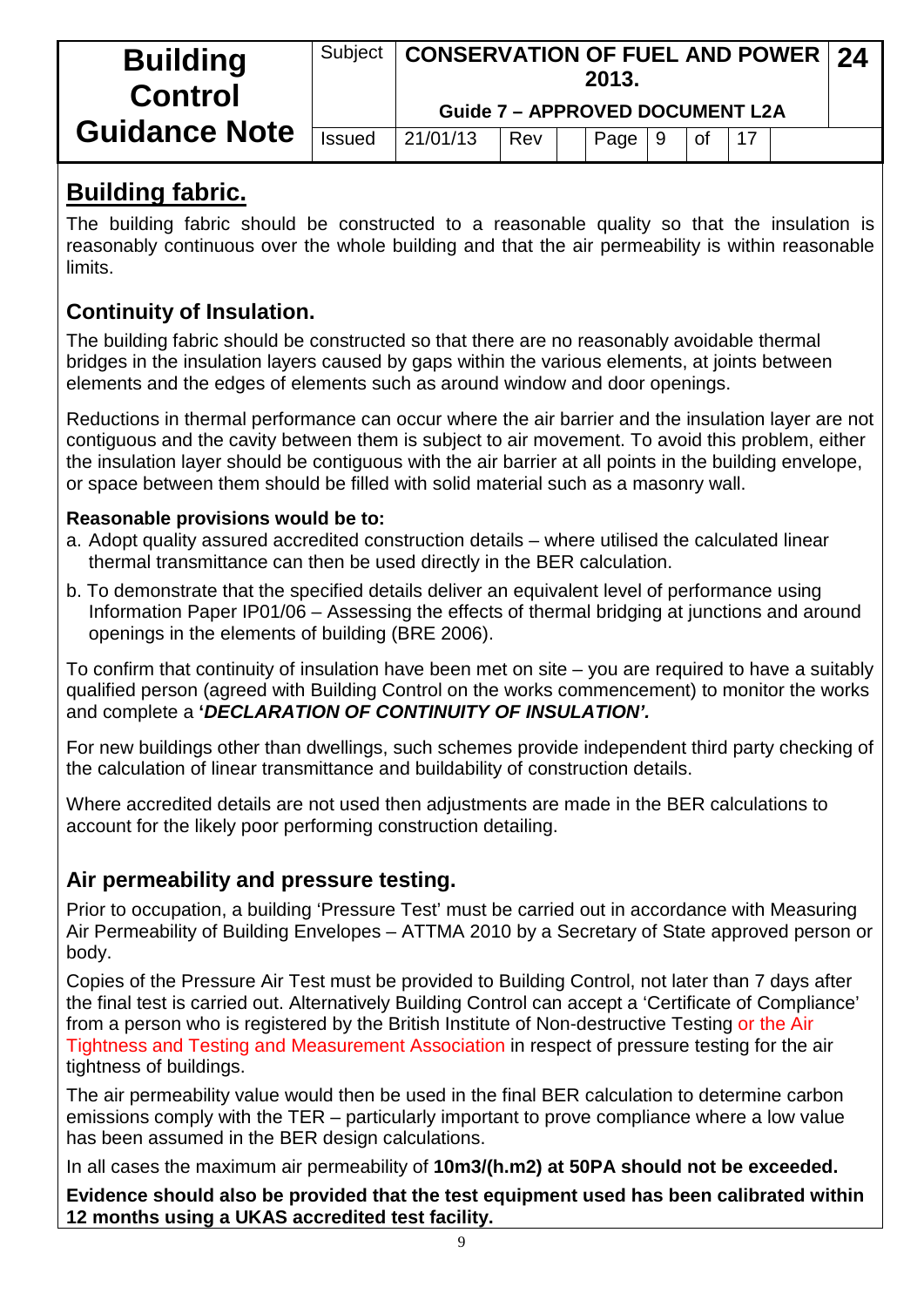| <b>Building</b><br><b>Control</b><br><b>Guidance Note</b> | Subject       | <b>CONSERVATION OF FUEL AND POWER 24</b> |     | 2013.<br><b>Guide 7 - APPROVED DOCUMENT L2A</b> |    |    |     |  |
|-----------------------------------------------------------|---------------|------------------------------------------|-----|-------------------------------------------------|----|----|-----|--|
|                                                           | <b>Issued</b> | 21/01/13                                 | Rev | Page                                            | 10 | 0f | -17 |  |
|                                                           |               |                                          |     |                                                 |    |    |     |  |

## **Consequences of failing a pressure test.**

Pressure testing compliance is achieved:

- a. If the measured air permeability is not worse than 10m3/(h.m2) at 50PA: and
- b. The BER calculated using the measured air permeability is not worse than the TER.

This means that if a design adopted low design air permeability in order to achieve a performance better than the TER. It would not fail Part L if the pressure test achieved the limit value and the TER was achieved.

## **Where building fails to come upto the required standards.**

If a satisfactory test result is not achieved, then remedial measures should be carried out until the required value is achieved.

If the measured air permeability on retest is greater than the design air permeability but less than the limiting10m3/(h.m2) at 50PA then other improvements may be required to achieve the TER. This means it is unwise to claim a design air permeability better than 10 unless they are confident of achieving the improved value.

# **Alternative to pressure testing.**

#### **You do not have to pressure test if:**

- a. The building is less than 500m2 total useful floor area and a value of 15 m3/(h.m2) at 50PA is used for air permeability when calculating the BER. As a result additional compensatory features / construction will be required elsewhere in the buildings design to ensure the BER is met.
- b. A factory made modular building of less than 500m2, with a planned time of use of more than 2 years at more than one location, and where no site assembly work is needed other than making linkages between the modules. Compliance can be demonstrated by giving notice to building control that the building conforms to one of the standard configurations of modules and link details already air tested (minimum 5 insitu measurements incorporating the same module types and link details used in the actual building), the results must indicate the average test result is better than the design air permeability as specified in the BER calculation by not less than 1 m3/(h.m2) at 50PA.
- c. Large extensions (whose compliance with Part L is being assessed under ADL1A) where sealing off the extension from the existing building is impractical. The ATTMA publication gives guidance both on how extensions can be tested and on situations where pressure testing is inappropriate. Where agreed with building control that testing is impracticable, the extension is treated as a large, complex building with the guidance in item d) to be followed.
- d. A large, complex building where due to its size or complexity it is impracticable to carryout pressure testing of the whole building – the ATTMA publication provides guidance. Before adopting this approach developers must produce in advance of construction work in accordance with the approved procedure a detailed justification why pressure testing cannot be done. This has to be endorsed by a suitably qualified person such as a competent person approved for pressure testing. Usually you will have to appoint a suitably qualified person to undertake a detailed programme of design development, component testing and site supervision to give confidence that a continuous air barrier will be achieved. It would not be reasonable to claim air permeability better than5.0 m3/(h.m2) at 50PA has been achieved.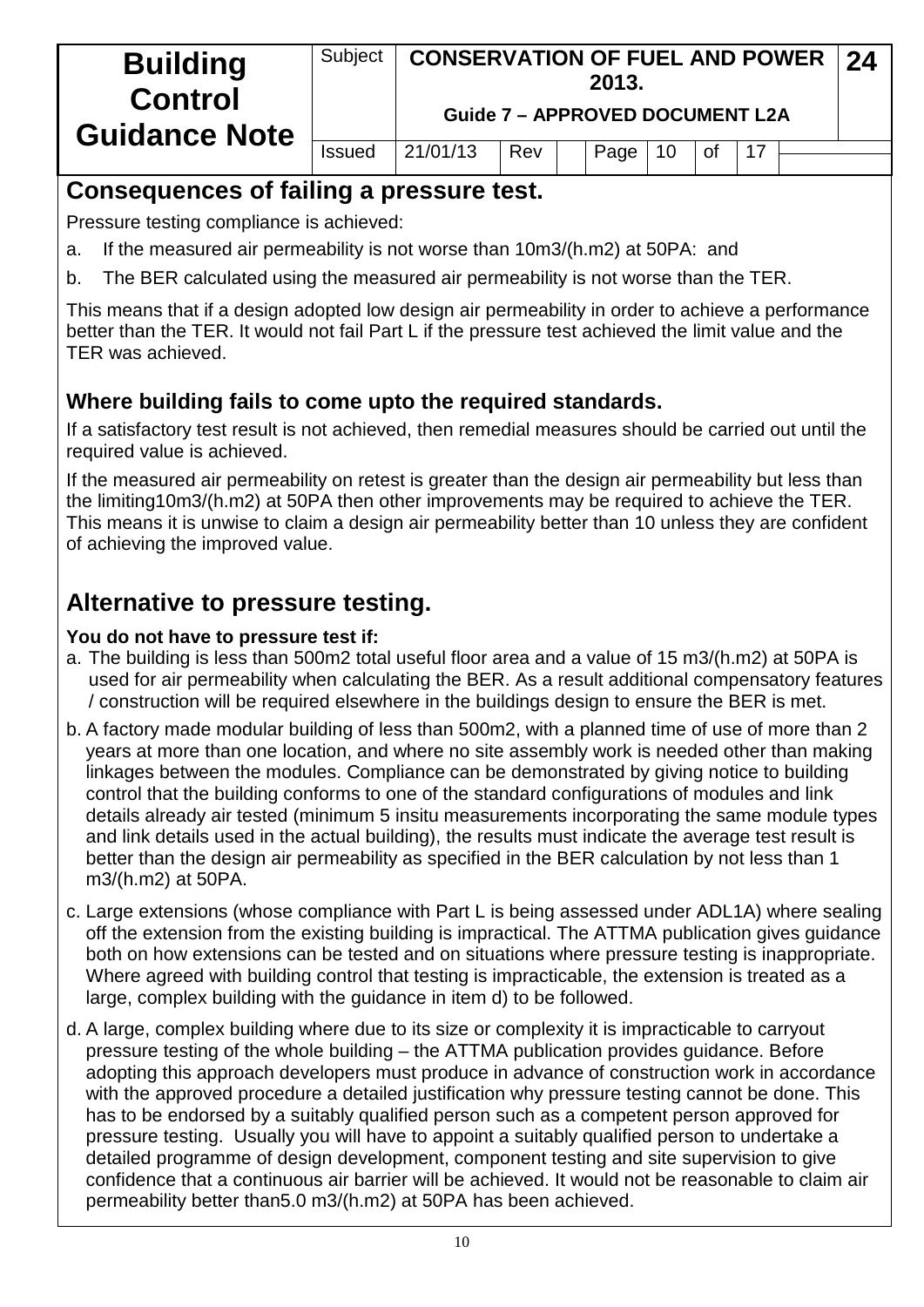| <b>Building</b><br><b>Control</b><br><b>Guidance Note</b> | Subject       |          | <b>CONSERVATION OF FUEL AND POWER 24</b><br>2013.<br><b>Guide 7 - APPROVED DOCUMENT L2A</b> |      |  |           |  |  |  |  |
|-----------------------------------------------------------|---------------|----------|---------------------------------------------------------------------------------------------|------|--|-----------|--|--|--|--|
|                                                           | <b>Issued</b> | 21/01/13 | Rev                                                                                         | Page |  | <b>of</b> |  |  |  |  |
|                                                           |               |          |                                                                                             |      |  |           |  |  |  |  |

e. Compartmentalised buildings: where buildings are compartmentalised into self contained units with no internal connections it may be impracticable to pressure test the whole building. In such circumstances a representative pressure test should be carried out as detailed in the ATTMA guidance. In event of a test failure it would be carryout a further test on another representative area to confirm that the expected standard is achieved in all parts of the building.

# **Commissioning and Providing Information.**

On completion all fixed building services should be properly commissioned with all parts and controls working adequately – Regulation 44 requires that the installer provides a notice to building control (within 5 days of commissioning completion) confirming that the fixed building services have been commissioned in accordance with the CIBSE Commissioning Code M on Commissioning Management and for ductwork air leakage testing, this should be tested in accordance with Heating & Ventilation Contractor's Association guide DW/143 – A Practical Guide to Ductwork Leakage Testing. (Note for schemes covered by competent person's schemes this can be 30 days max)

Requirement only applies to the work that was actually carried out e.g. if it was a window replacement scheme there is no obligation to provided details of the heating system.

The commissioning notice should include a declaration signed by a suitably qualified person confirming that:

- (a) a commissioning plan has been followed so that every system has been inspected and commissioned in an appropriate sequence and to reasonable standard.
- (b) The results of tests confirm that the performance is reasonably in accordance with the proposed building designs, including written commentaries where excursions are proposed to be accepted.

### **Air leakage testing of ductwork.**

Ductwork air leakage testing, this should be tested in accordance with Heating & Ventilation Contractor's Association guide DW/143 – A Practical Guide to Ductwork Leakage Testing on systems served by fans with a design flow rate greater than 1m3/s and for those sections of ductwork where:

- a. The pressure class is such that DW/143 recommends testing; or
- b. The BER calculation assumes a leakage rate for a given section of ductwork better than the standard for its particular pressure class. In such cases, any low pressure ductwork should be tested using the DW/143 testing provisions for medium-pressure ductwork. The pressure classes are set out below in Table 5.

DW/143 does not call for any testing of low-pressure ductwork – but if you are claiming that the low- pressure ductwork will be less leaky than the normal low-pressure class allowance to achieve an improved BER, this better standard has to be demonstrated by testing using the procedures set out for medium pressure ductwork.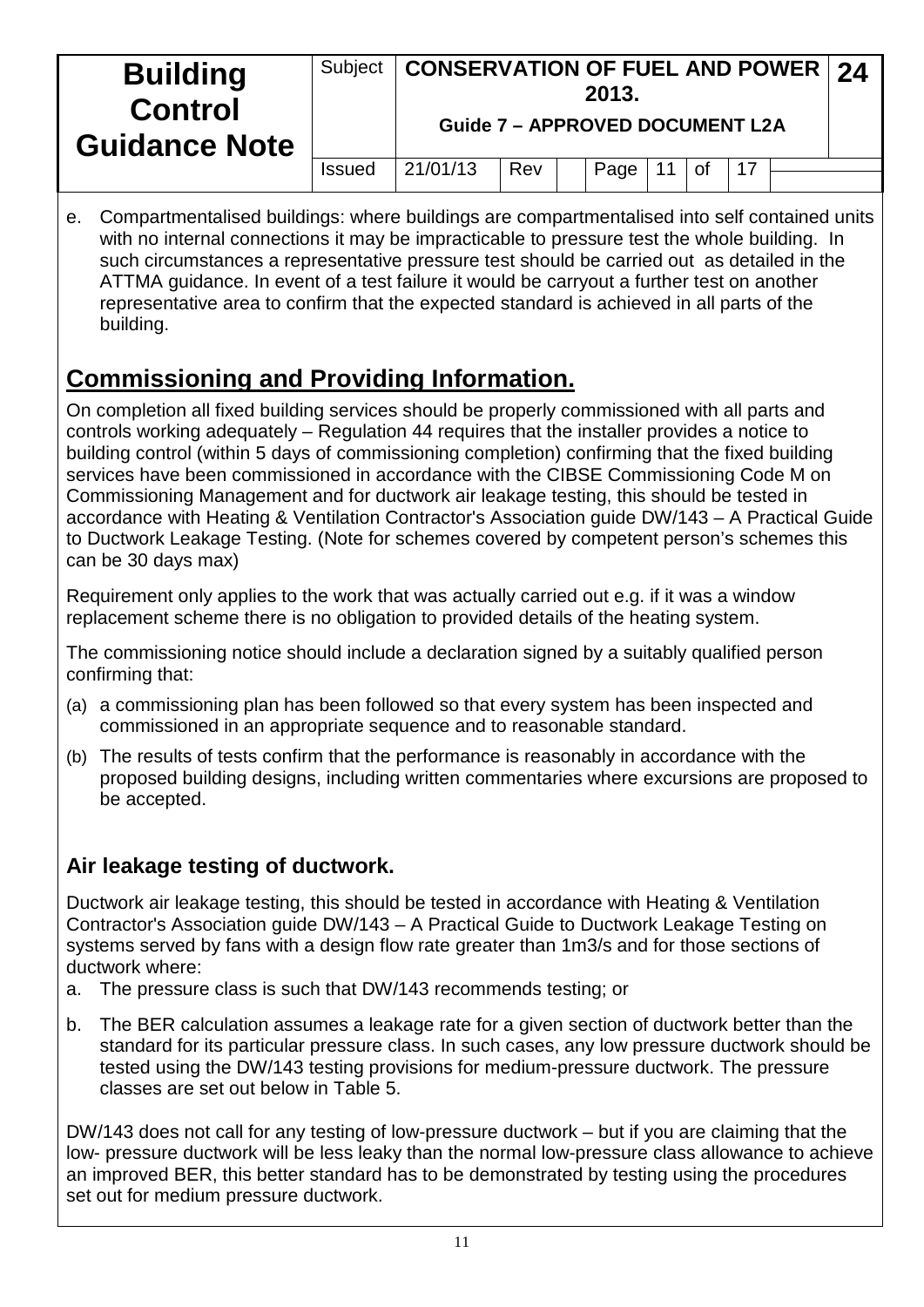| <b>Building</b><br><b>Control</b><br><b>Guidance Note</b> | <b>Subject</b> | <b>CONSERVATION OF FUEL AND POWER</b> |     | 2013.<br><b>Guide 7 - APPROVED DOCUMENT L2A</b> |    |    |  | 24 |
|-----------------------------------------------------------|----------------|---------------------------------------|-----|-------------------------------------------------|----|----|--|----|
|                                                           | <b>Issued</b>  | 21/01/13                              | Rev | Page $\vert$                                    | 12 | 0f |  |    |
|                                                           |                |                                       |     |                                                 |    |    |  |    |

If a ductwork system fails to meet the leakage standard, remedial work should be carried out as necessary to achieve satisfactory performance in retests and further ductwork sections should be tested as set out in DW/143.

| Table 5 Ductwork pressure classes |                             |                            |                       |                                          |  |  |  |  |  |  |  |
|-----------------------------------|-----------------------------|----------------------------|-----------------------|------------------------------------------|--|--|--|--|--|--|--|
| Pressure class                    | Design static pressure (Pa) |                            | Maximum               | Air leakage limit<br>$(I/(s.m2)$ of duct |  |  |  |  |  |  |  |
|                                   | Maximum<br>positive         | <b>Maximum</b><br>negative | air velocity<br>(m/s) | surface area)                            |  |  |  |  |  |  |  |
| Low pressure (class A)            | 500                         | 500                        | 10                    | $0.027$ $\Lambda$ $P^{0.65}$             |  |  |  |  |  |  |  |
| Low pressure (class B)            | 1000                        | 750                        | 20                    | $0.009AP^{0.65}$                         |  |  |  |  |  |  |  |
| Low pressure (class C)            | 200                         | 750                        | 40                    | $0.003 \; \Delta P^{0.65}$               |  |  |  |  |  |  |  |

#### **Commissioning specialists:**

**HVCA Systems** - Membership of the Commissioning Specialists Association or the Commissioning group of the HVCA

**Lighting Control Systems** – persons accreditated under the Lighting Industry Commissioning Scheme.

**Ductwork leakage testing** - Membership of the HVCA specialist ductwork group or the Association of Ductwork Contractors and Allied Services. Testing to be carried out in accordance with the procedures set out in Heating & Ventilation Contractor's Association guide - DW/143.

# **Providing Information.**

On completion of the works, you must ensure contractors provides the owner with sufficient information about the building, the fixed building services and their maintenance requirements is that the building can be operated to achieve the intended fuel and power conservation provisions (e.g. provide a Building Log-Book).

#### **Building Log-Book.**

Provide a building log-book in accordance with CIBSIE TM31 Building Log-book Toolkit or amend any existing log books that may exist (provided its format is compatible with the TM31 format).

If you decide to use a different form of log-book, then the information contained and formatting must be equivalent to TM31.

A simple summary format suitable for day to day use must also be provided and it can cross reference to other documents e.g. Operation & Maintenance Manuals / Health & Safety files etc.

It should also contain details of the data used to calculate the TER and BER for the building.

Also the owner should be provided with the recommendations report generated in parallel with the on construction 'Energy Performance Certificate', which informs them how they can further improve the buildings energy efficiency.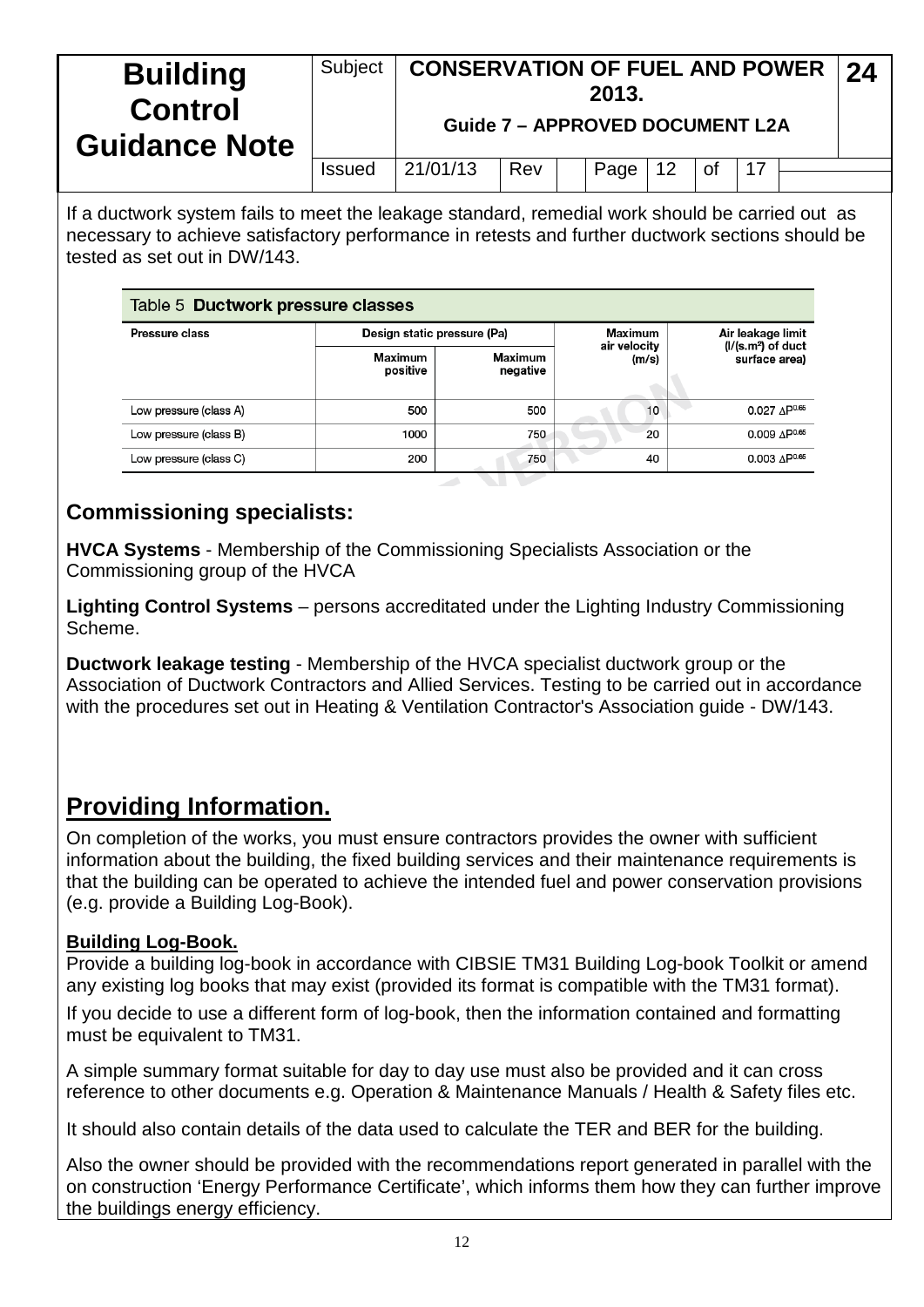| <b>Building</b><br><b>Control</b> | Subject       | CONSERVATION OF FUEL AND POWER $\vert$ 24<br><b>Guide 7 - APPROVED DOCUMENT L2A.</b> |     | 2013. |    |           |  |  |
|-----------------------------------|---------------|--------------------------------------------------------------------------------------|-----|-------|----|-----------|--|--|
| <b>Guidance Note</b>              | <b>Issued</b> | 21/01/13                                                                             |     |       |    |           |  |  |
|                                   |               |                                                                                      | Rev | Page  | 13 | <b>of</b> |  |  |

# **Buildings Exempt from the Energy Efficiency Requirements.**

# **Historic Buildings / Listed Buildings.**

AD L2B will have an impact on renovation and conservation works to historic buildings, as a result special considerations can be applied. Seek conservation officer advice in assessing the works and reference should be made to the English Heritage guidance note on regulations and historic buildings *Building Regulations and Historic Buildings*.

Buildings which are:

- 1. Listed in accordance with the Planning (Listed Buildings and Conservation Areas) Act 1990;
- 2. Buildings in 'Conservation Areas' designated in accordance with section 69 of that Act; or
- 3. Included in the schedule of monuments maintained under section 1 of the Ancient Monuments and Archaeological Areas Act 1979.

Are exempt having to comply with the energy efficiency requirements, *but only where the works would unacceptability alter the character or appearance of the existing building.*

#### **Historic and traditional building where special consideration may apply:**

There are 3 further classes of building where special consideration in making reasonable provision for the conservation of fuel and power may apply:

- 1. Buildings which are of architectural and historical interest and are referred to as such in the Local Authorities development plan or local development framework;
- 2. Buildings which are of architectural and historical interest within national parks, areas of outstanding natural beauty, registered battlefields, registered historic parks and gardens, the curtilage of scheduled ancient monuments, and world heritage sites;
- 3. Buildings of traditional construction with permeable fabric that absorbs and readily allows the evaporation of moisture.

For these types the aim should be to improve energy efficiency as far as is reasonably practicable. The work should not prejudice the character of the host building or increase the risk of long-term deterioration of the building fabric or fittings.

Extensions to these buildings should however comply with the energy efficiency requirements – the only exemption is where there is a need to match the external appearance or character of the host building

# **Places of Worship.**

Buildings which are used primary or solely as places of worship.

Places of worship - means those buildings or parts of a building that are used for formal worship, including adjoining spaces whose function is directly linked to that use.

*Other parts of the building that are to be used separately, such as offices, catering facilities, day centres and meeting halls are not exempt.*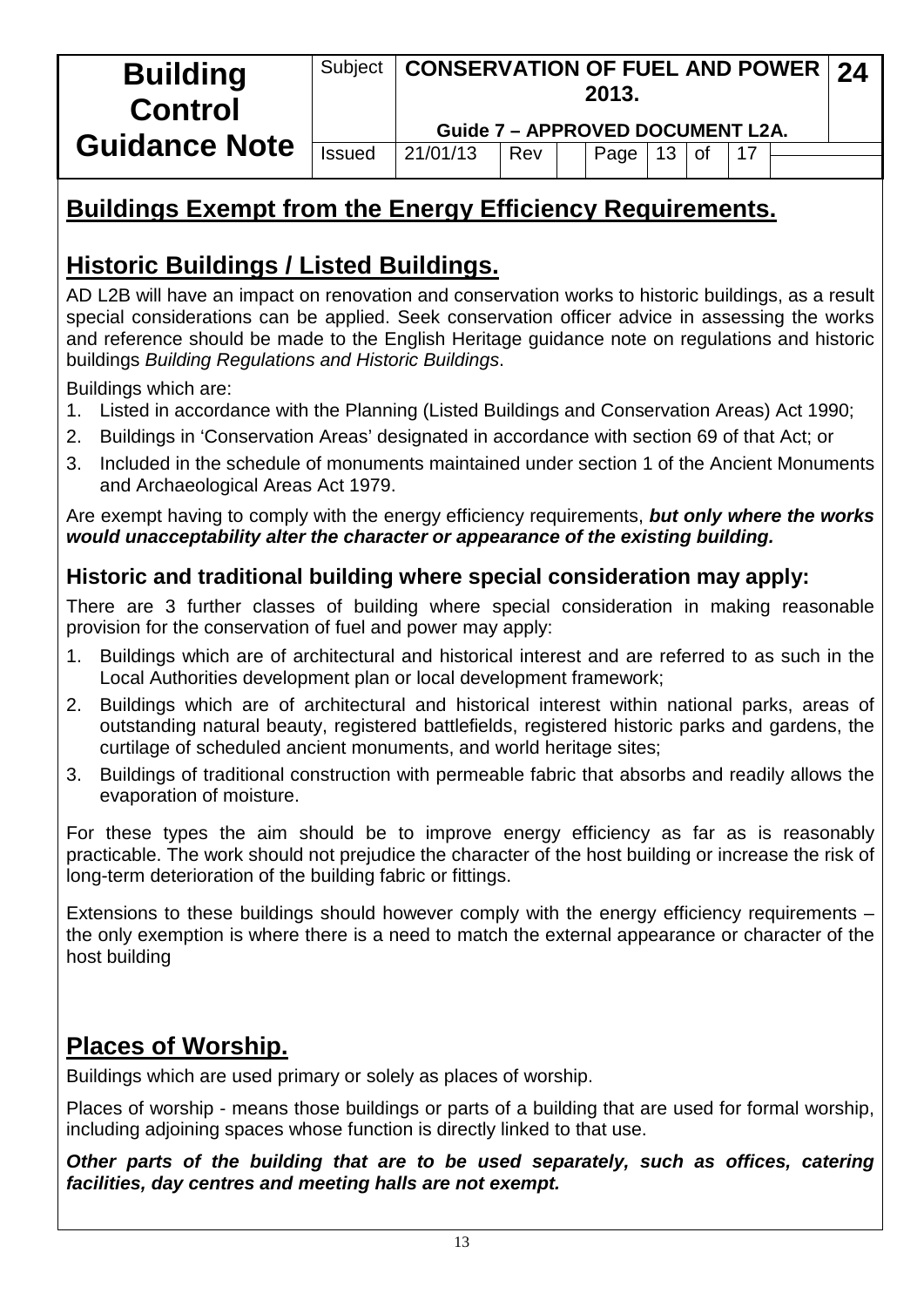| <b>Building</b><br><b>Control</b> | Subject       | <b>CONSERVATION OF FUEL AND POWER 24</b><br><b>Guide 7 - APPROVED DOCUMENT L2A.</b> |     | 2013. |    |    |  |  |
|-----------------------------------|---------------|-------------------------------------------------------------------------------------|-----|-------|----|----|--|--|
| <b>Guidance Note</b>              | <b>Issued</b> | 21/01/13                                                                            | Rev | Page  | 14 | 0f |  |  |

# **Temporary Buildings.**

Temporary buildings with a planned time of use of 2 years or less, industrial sites, workshops and non-residential agricultural buildings with low energy demands. *However for the purpose of energy efficiency requirements, a temporary building with a planned time of use of 2 years or less does NOT include portable or modular buildings which have a planned service life greater than 2 years, whether on one or more sites.*

# **Industrial Sites, Workshops and Non-Residential Agricultural Buildings with Low Energy Demand.**

In this exemption category, the low energy demand relates only to the energy used by fixed heating or cooling systems *(Not the energy used by the process need*s). Examples of these types include – a) buildings or parts of buildings where the space is not generally heated, other than by process heat; or cooled; b) buildings or parts of buildings that requires heating or cooling only for short periods each year, such as during critical periods in the production cycle (e.g. plant germination, egg hatching) or in very severe weather conditions.

If these types of building fail to meet the low energy demand criterion, then they must comply with the energy efficiency requirements. Similarly, other buildings (e.g. some warehouse types) may have low energy demands but are not exempt because they do not meet the above requirements.

### **Non-Exempt Buildings with Low Energy Demand;**

This are where :

- a) fixed building services are used to heat or cool only localised area rather than the entire enclosed volume of space concerned (e.g. Localised radiant heaters at a workstation in a generally unheated space); or
- b) fixed building services are used to heat spaces in the building to temperatures substantially lower than those normally provided for human comfort (e.g. to provide condensation or frost protection in a warehouse).

For these types of buildings it is not reasonable to ask for full compliance - therefore if an existing building with low levels of heating are to be extended or the fabric is to be renovated, the new building or renovated building envelope should be insulated to the degree which is reasonable in each particular case. (Agreed with Building Control).

If some general heating is provided (case b above) the external fabric must have minimum uvalue of 0.7 W/m2.K, in addition every fixed building service must meet the requirements of the Non-Domestic Building Services Compliance Guide.

If part of a low energy demand building is partitioned off and heated normally (e.g. heated office area off an unheated warehouse) the separated heated part of the building needs to meet the energy efficiency requirements.

If a building with low energy demands subsequently changes so the space is conditioned, then this is likely to involve the initial provision or an increase in the installed capacity of a fixed building service and as a result regulation17D would require the building envelope to be upgraded and **consequential improvements** to be made.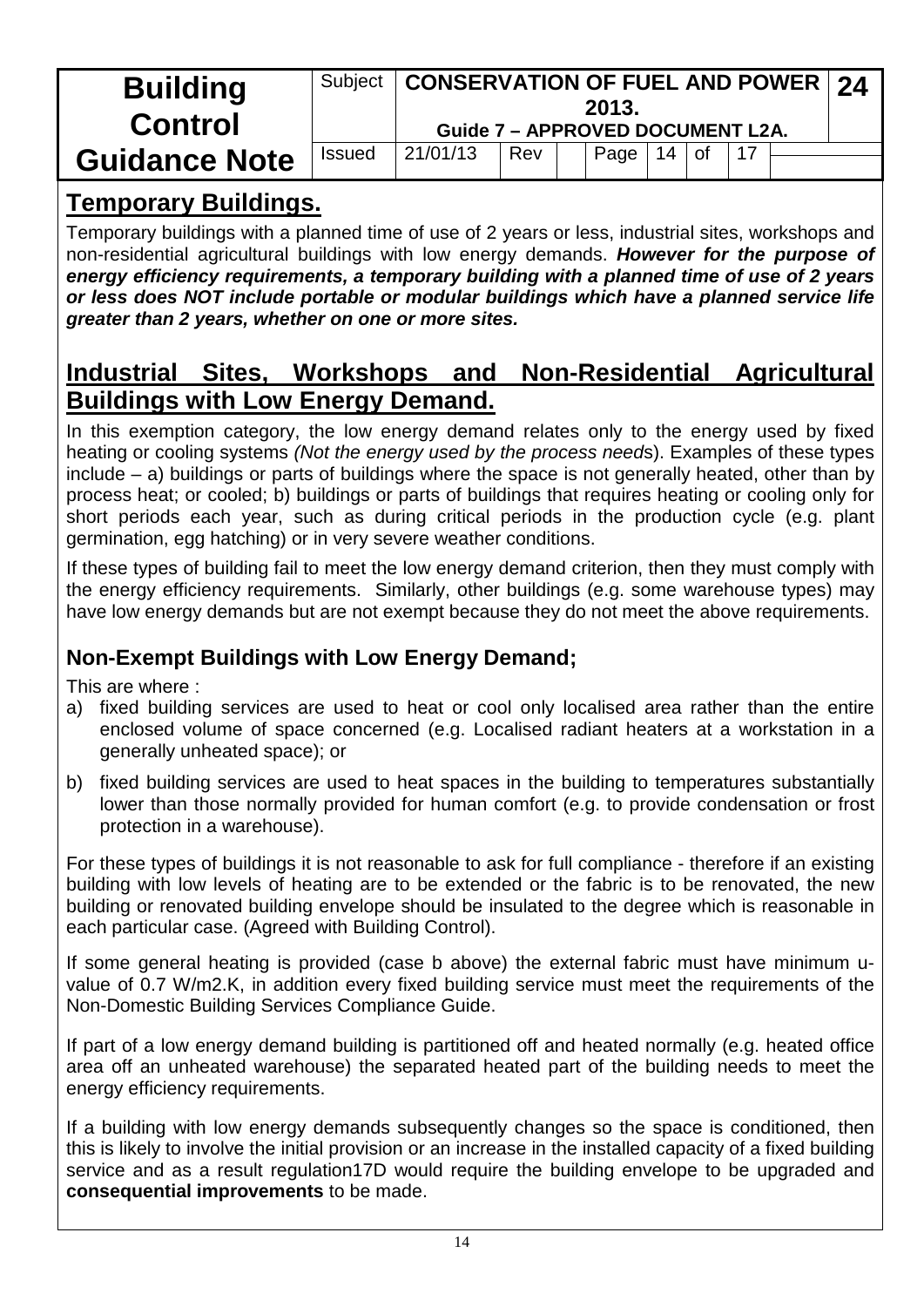| <b>Building</b><br><b>Control</b> | Subject       | CONSERVATION OF FUEL AND POWER 24<br><b>Guide 7 - APPROVED DOCUMENT L2A.</b> |     | 2013.          |  |  |  |
|-----------------------------------|---------------|------------------------------------------------------------------------------|-----|----------------|--|--|--|
| <b>Guidance Note</b>              | <b>Issued</b> | 21/01/13                                                                     | Rev | Page   15   of |  |  |  |

# **Stand-Alone Buildings.**

Stand alone buildings other than dwellings with a total useful floor area of *less than 50m2 are exempt the energy efficiency requirements.*

# **Exempt Conservatories and Porches.**

*Conservatory is defined as having N.L.T three quarters of its roof area and N.L.T one half of its external wall area made of translucent material.*

There have been some changes to the exemption rules for these types of extension, **they still remain exempt if :**

- They are constructed at ground level and the internal floor area does not exceed 30m2
- Safety Glazing complies with Approved Document N
- Where there are existing doors and windows between the conservatory and dwelling that these are retained or, if removed are replaced by walls, windows and doors that meet the energy efficiency requirements; and
- **This is the big change - Where the heating system is not extended into the conservatory or porch. So if you heat the conservatory or porch the exemption ceases to apply and a building regulation application will be required.**

Where conservatories are not exempt as a result of the above the following will have to be undertaken:

# **Non- Exempt Conservatories and Porches.**

Where constructed at the same time as new build follow the quidance in ADL2B - extracted below

#### **REQUIREMENTS:**

- a. There is to be effective thermal separation between the dwelling and conservatory, i.e. walls, doors and windows to be insulated to at least the standard of the existing dwelling, doors and windows to be fully draught sealed.
- b. Provide independent temperature and on/off controls to any heating system (refer to previous controlled services notes for the system compliance requirements).
- c. Glazed elements to comply with the thermal performance set out in Table 3 in 'Controlled Fittings' above (however the limitations on total area of windows and doors set out in Table 2 do not apply).
- d. Thermal Elements must comply with the thermal performances as set out in Table 4 above discussed previously.

If a highly glazed extension is not thermally separated from the heated area of the building – it will be considered to be a conventional extension and must therefore fully comply with the regulations requirements.

*IMPORTANT NOTE - Removing and not replacing any or all of the thermal separation between the heated part of the building and existing exempt extension, or extending the buildings heating system into the exempt extension means the exemption ceases. This constitutes a change to the buildings energy use and reasonable provisions would have to be taken as to the building energy efficiency as if it was a conventional extension and make you must make a Building Regulation application.*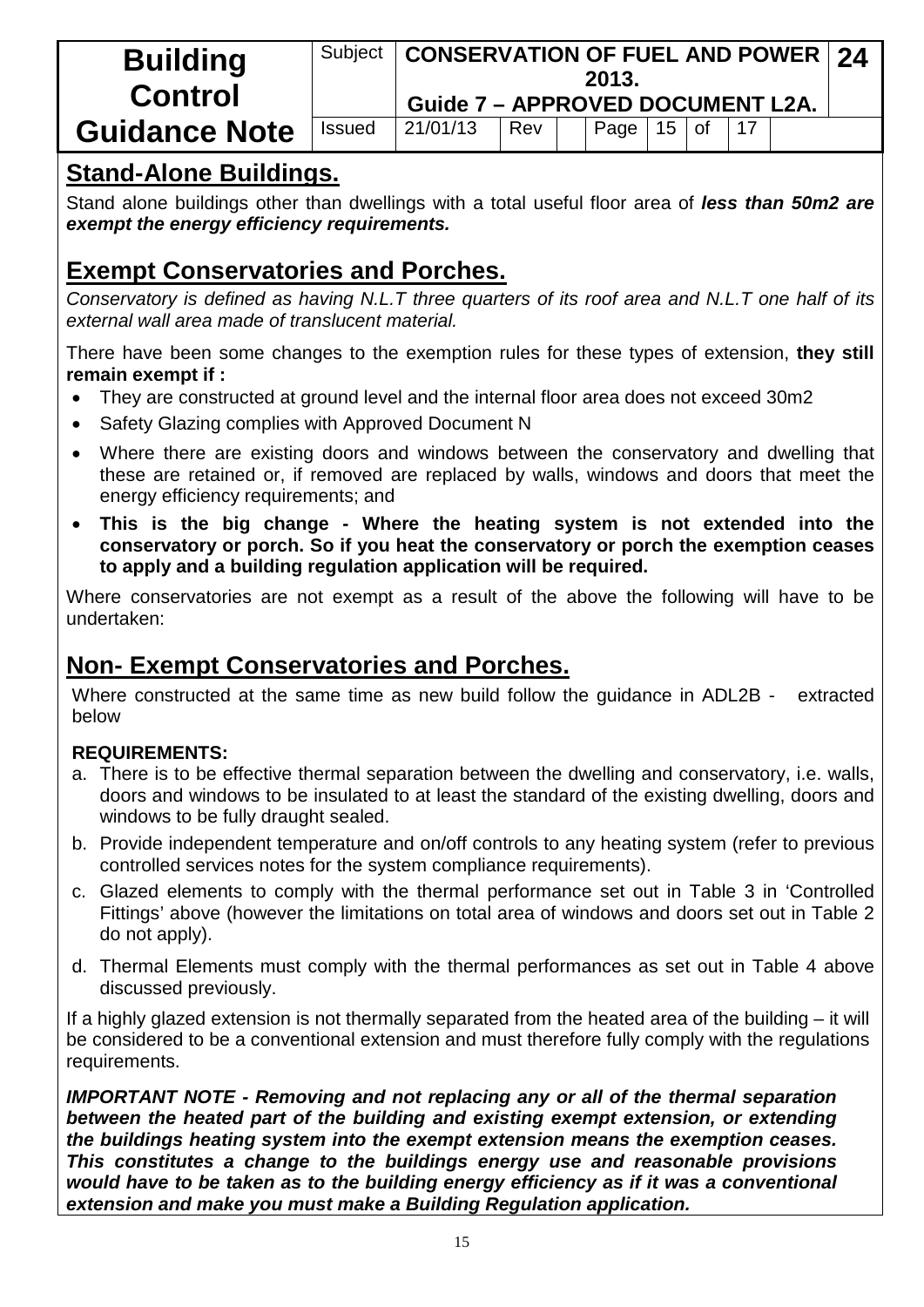| <b>Building</b><br><b>Control</b> | Subject       | <b>CONSERVATION OF FUEL AND POWER 24</b><br><b>Guide 7 - APPROVED DOCUMENT L2A.</b> |     | 2013. |         |  |  |
|-----------------------------------|---------------|-------------------------------------------------------------------------------------|-----|-------|---------|--|--|
| <b>Guidance Note</b>              | <b>Issued</b> | 21/01/13                                                                            | Rev | Page  | $16$ of |  |  |

# **Energy Performance Certificates.**

Where a building is erected or a building is modified so that it has a greater or fewer number of parts designed or altered for separate use than it previously had, where the modification includes the provision or extension of any of the fixed building services for heating, hot water, air conditioning or mechanical ventilation.

The person carrying out the work must give an energy performance certificate for the building to the building owner; and give the local authority notice to that effect, including the reference number under which the energy performance certificate has been registered in accordance with the Building Regulations. The certificate must be prepared by a registered assessor and must also include a recommendation report, where the assessor makes recommendations for the costeffective improvement of the energy performance of the building.

*Improving the energy efficiency of our buildings - a guide to EPC; for construction sale and let of buildings (CLG December 2012) offers further guidance.*

## **Consideration of high- efficiency alternative systems for new buildings – regulation 25A(**

*This a new regulation coming to into force as follows -9th Jan 2013 in respect of new buildings occupied by public authorities and 9th July 2013 in respect of all new buildings.*

Before construction of a new building starts, the person who is undertaking the work must analyse and take into account the technical, environmental and economic feasibility of using highefficiency alternative systems in the construction, if available.

The following high efficiency alternative systems may be considered if available, but other low and zero carbon systems may also be considered if available:

- a. decentralised energy supply systems based on energy from renewable sources;
- b. cogeneration;
- c. district or block heating or cooling, particularly where it is based entirely or partially on energy from renewable sources; and
- d. heat pumps.

#### **Definitions**

(a) "cogeneration" means simultaneous generation in one process of thermal energy and one or both of the following—

(i) electrical energy; (ii) mechanical energy;

(b) "district or block heating or cooling" means the distribution of thermal energy in the form of steam, hot water or chilled liquids, from a central source of production through a network of multiple buildings or sites, for the use of space or process heating or cooling;

(c) "energy from renewable sources" means energy from renewable non-fossil sources, namely wind, solar, aerothermal, geothermal, hydrothermal and ocean energy, hydropower, biomass, landfill gas, sewage treatment plant gas and biogases; and

(d) "heat pump" means a machine, a device or installation that transfers heat from natural surroundings such as air, water or ground to buildings or industrial applications by reversing the natural flow of heat such that it flows from a lower to a higher temperature. (For reversible heat pumps, it may also move heat from the building to the natural surroundings.)